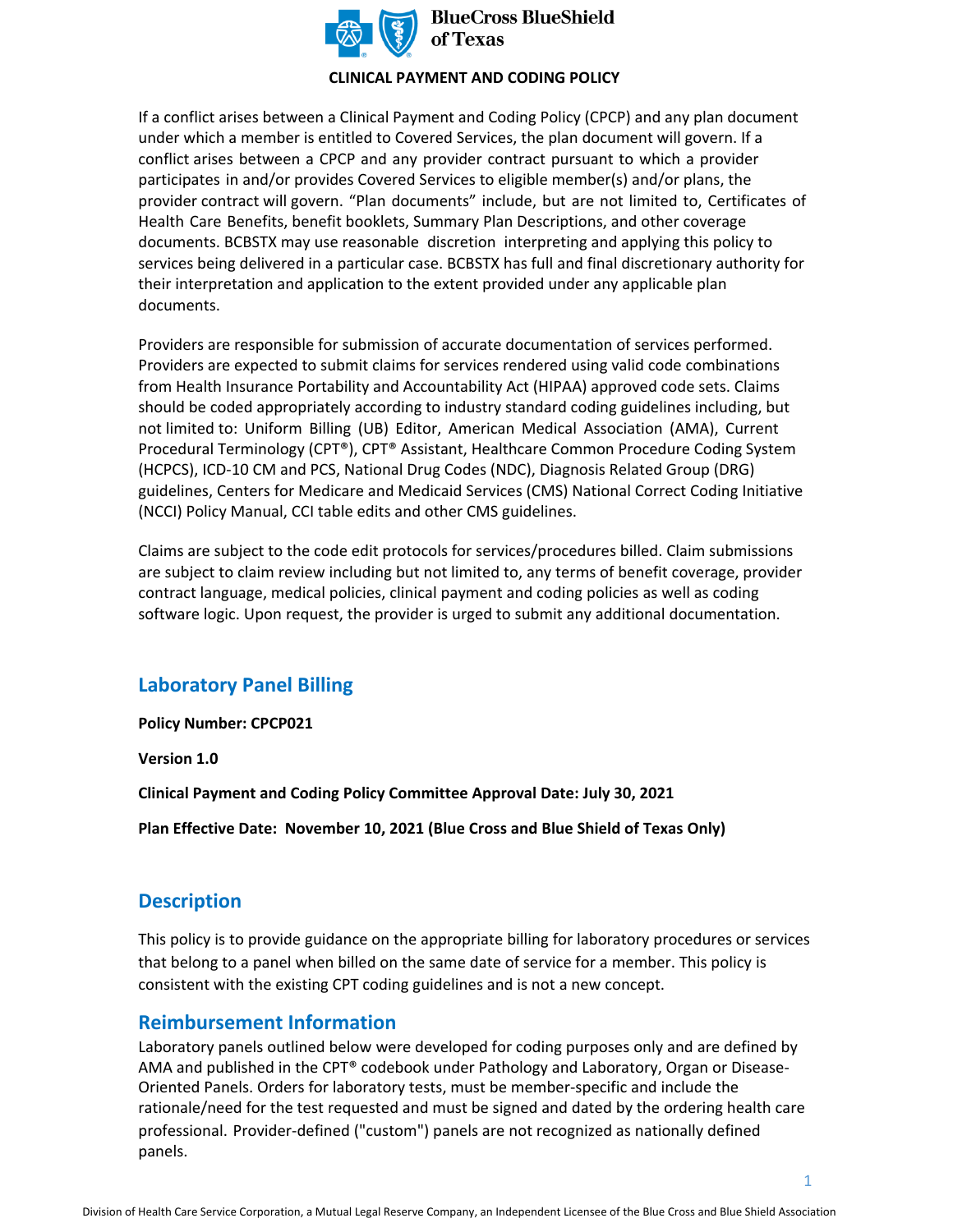

### **BlueCross BlueShield**

To facilitate benefit processing, the codes for the individual tests in the "custom" panel must be reported. Reimbursement is provided for tests that are performed in a panel if they are reasonable, medically necessary under the applicable medical policy, and otherwise reimbursable under the terms of the member's plan. The plan reserves the right to rebundle individual codes that belong to a panel. If a claim is submitted with individual codes that belong to a panel, our claim reviewers and/or correct coding software logic may rebundle the procedure codes for appropriate reimbursement. If the medical documentation submitted with a claim shows that a panel was ordered and performed but the claim submitted shows the individual components of the panel, claim reviewers may rebundle the codes into the appropriate panel for reimbursement. In the absence of supporting evidence, Proprietary Laboratory Analyses (PLA) or Multianalyte Assays with Algorithmic Analyses (MAAA) codes are not reimbursable services unless specifically noted **as being medically necessary** in medical policies.

CPT states the following:

• Tests performed in addition to those specifically indicated for a particular panel should be reported separately from the panel code

Example, If the Electrolyte panel (80051) is billed, individual tests such as 82947 (Assay Glucose Blood Quant), 84520 (Assay of Urea Nitrogen), 82565 (Assay of Creatinine) and 82550 (Assay of CK (CPK)) should be billed separately from the panel.

• Do not report two or more panel codes that include the same constituent tests performed from the same patient collection

Example, If the Comprehensive Metabolic Panel (80053) is billed, the Basic Metabolic Panel (80047) cannot be billed.

• If a group of tests overlaps two or more panels, you must use the panel that incorporates the greatest number of tests and report the remaining individual tests

Example, if 82374 (Assay of Blood Carbon Dioxide), 82435 (Assay of Blood Chloride), 84132 (Assay of Serum Potassium), 84295 (Assay of Serum Sodium), 84520 (Assay of Urea Nitrogen), and 82947 (Assay Glucose Blood Quant) are billed, two panel codes overlap. The Basic Metabolic Panel (80047) and the Electrolyte Panel (80051) include codes 82374 (Assay of Blood Carbon Dioxide), 82435 (Assay of Blood Chloride), 84132 (Assay of Serum Potassium) and 84295 (Assay of Serum Sodium). The Electrolyte Panel should be billed.

• The panel code should be billed when all individual tests in the panel have been performed and should not be billed separately

Example, If the Lipid Panel (80061) is billed, then procedures 82465 (Assay BLD/Serum Cholesterol), 83718 (Assay of Lipoprotein) and 84478 (Assay of Triglycerides) should have been performed.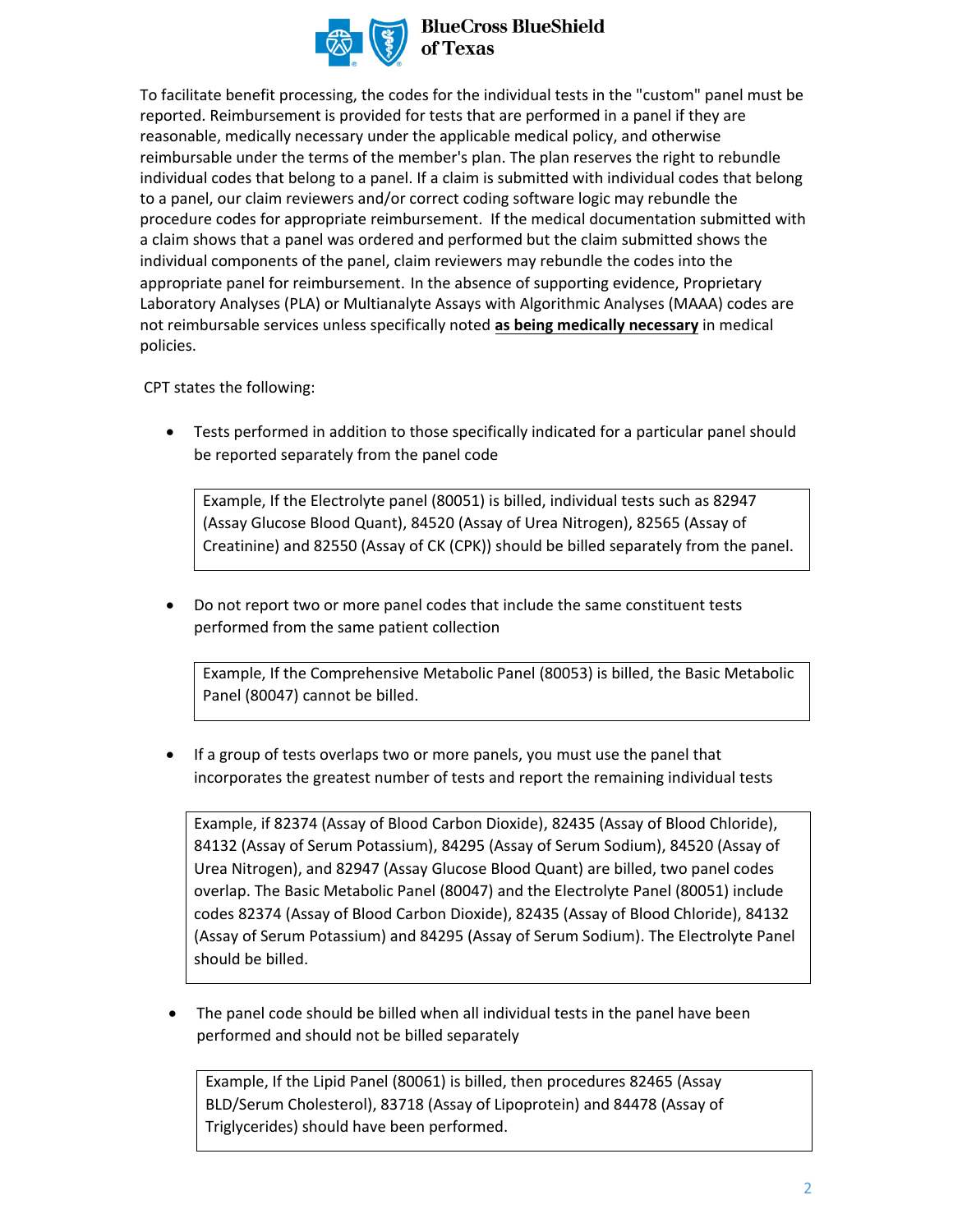

The following panels will be used when determining appropriate billing:

| 80047 | <b>Metabolic Panel Ionized-CA</b> |
|-------|-----------------------------------|
| 82330 | Assay of Calcium                  |
| 82374 | Assay Blood Carbon Dioxide        |
| 82435 | Assay of Blood Chloride           |
| 82565 | Assay of Creatinine               |
| 82947 | Assay Glucose Blood Quant         |
| 84132 | Assay of Serum Potassium          |
| 84295 | Assay of Serum Sodium             |
| 84520 | Assay of Urea Nitrogen            |

| 80048 | <b>Metabolic Panel Total-CA</b> |
|-------|---------------------------------|
| 82310 | Assay of Calcium                |
| 82374 | Assay Blood Carbon Dioxide      |
| 82435 | Assay of Blood Chloride         |
| 82565 | Assay of Creatinine             |
| 82947 | Assay Glucose Blood Quant       |
| 84132 | Assay of Serum Potassium        |
| 84295 | Assay of Serum Sodium           |
| 84520 | Assay of Urea Nitrogen          |

| 80050    | <b>General Health Panel</b>                  |  |
|----------|----------------------------------------------|--|
| 80053    | Comprehen Metabolic Panel                    |  |
| 84443    | Assay Thyroid Stim Hormone                   |  |
| 85025    | Complete CBC w/Auto Diff WBC; OR             |  |
| 85027&   | <b>Complete CBC Automated</b>                |  |
| 85004    | <b>Automated Diff WBC Count</b><br>$\bullet$ |  |
| OR 85027 | Complete CBC Automated AND                   |  |
| 85007 or | BL Smear w/Diff WBC Count<br>$\bullet$       |  |
| 85009    | Manual Diff WBC Count<br>$\bullet$           |  |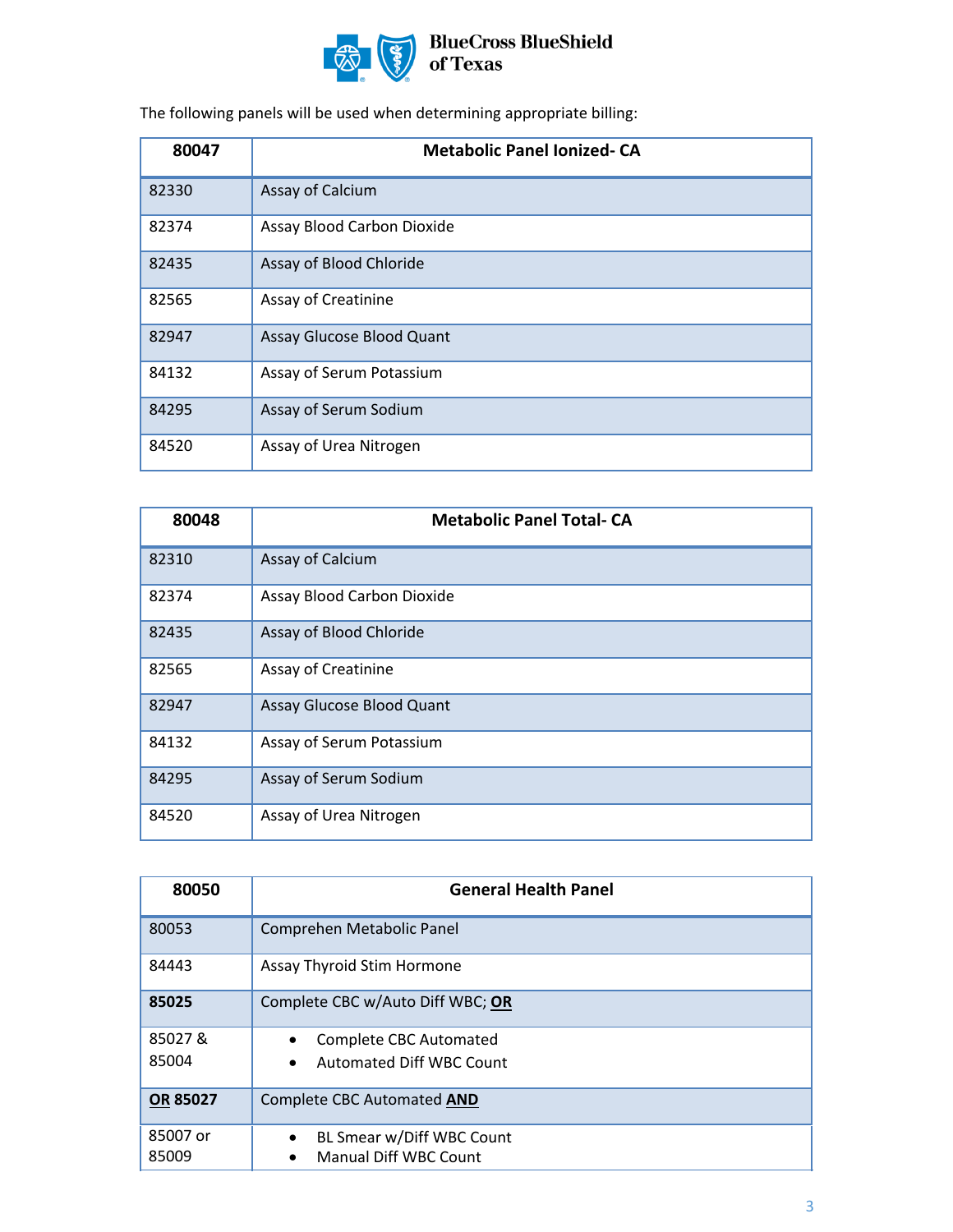

| 80051 | <b>Electrolyte Panel</b>   |
|-------|----------------------------|
| 82374 | Assay Blood Carbon Dioxide |
| 82435 | Assay of Blood Chloride    |
| 84132 | Assay of Serum Potassium   |
| 84295 | Assay of Serum Sodium      |

| 80053 | <b>Comprehensive Metabolic Panel</b> |
|-------|--------------------------------------|
| 82040 | Assay of Serum Albumin               |
| 82247 | <b>Bilirubin Total</b>               |
| 82310 | Assay of Calcium                     |
| 82374 | Assay Blood Carbon Dioxide           |
| 82435 | Assay of Blood Chloride              |
| 82565 | Assay of Creatinine                  |
| 82947 | Assay Glucose Blood Quant            |
| 84075 | Assay Alkaline Phosphatase           |
| 84132 | Assay of Serum Potassium             |
| 84155 | Assay of Protein Serum               |
| 84295 | Assay of Serum Sodium                |
| 84460 | Alanine Amino (ALT) (SGPT)           |
| 84450 | Transferase (AST) (SGOT)             |
| 84520 | Assay of Urea Nitrogen               |

| 80055 | <b>Obstetric Panel</b>      |
|-------|-----------------------------|
| 87340 | Hepatitis B Surface AG IA   |
| 86762 | Rubella Antibody            |
| 86592 | Syphilis Test Non-Trep Qual |
| 86850 | <b>RBC Antibody Screen</b>  |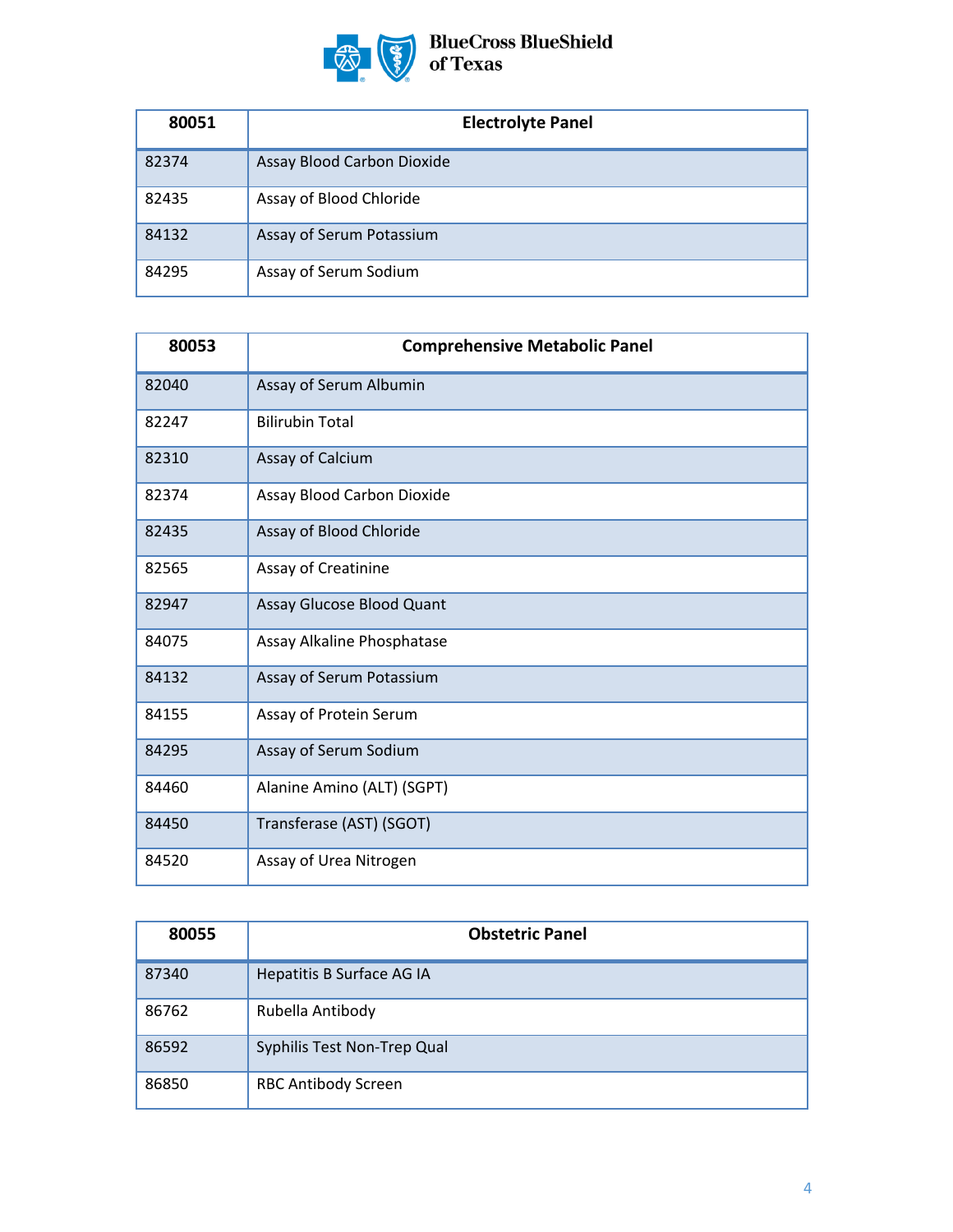

## BlueCross BlueShield<br>of Texas

| 86900             | Blood Typing Serologic ABO AND                                                   |
|-------------------|----------------------------------------------------------------------------------|
| 86901             | Blood Typing Serologic RH(D)                                                     |
| 85025             | Complete CBC w/Auto Diff WBC Count; OR                                           |
| 85027&<br>85004   | <b>Complete CBC Automated</b><br>Automated Diff WBC Count<br>$\bullet$           |
| <b>OR 85027</b>   | Complete CBC Automated AND                                                       |
| 85007 or<br>85009 | BL Smear w/ WBC Count<br>$\bullet$<br>Manual Diff WBC Count, B-Coat<br>$\bullet$ |

\*CPT manual instructs when syphilis screening is conducted using a treponemal antibody approach- CPT code 86780, do not use CPT code 80055. Use the individual codes for the tests performed in the obstetric panel.

| 80061 | <b>Lipid Panel</b>          |
|-------|-----------------------------|
| 82465 | Assay BLD/Serum Cholesterol |
| 83718 | Assay of Lipoprotein        |
| 84478 | Assay of Triglycerides      |

| 80069 | <b>Renal Function Panel</b> |
|-------|-----------------------------|
| 82040 | Assay of Serum Albumin      |
| 82310 | Assay of Calcium            |
| 82374 | Assay Blood Carbon Dioxide  |
| 82435 | Assay of Blood Chloride     |
| 82565 | Assay of Creatinine         |
| 82947 | Assay Glucose Blood Quant   |
| 84100 | Assay of Phosphorus         |
| 84132 | Assay of Serum Potassium    |
| 84295 | Assay of Serum Sodium       |
| 84520 | Assay of Urea Nitrogen      |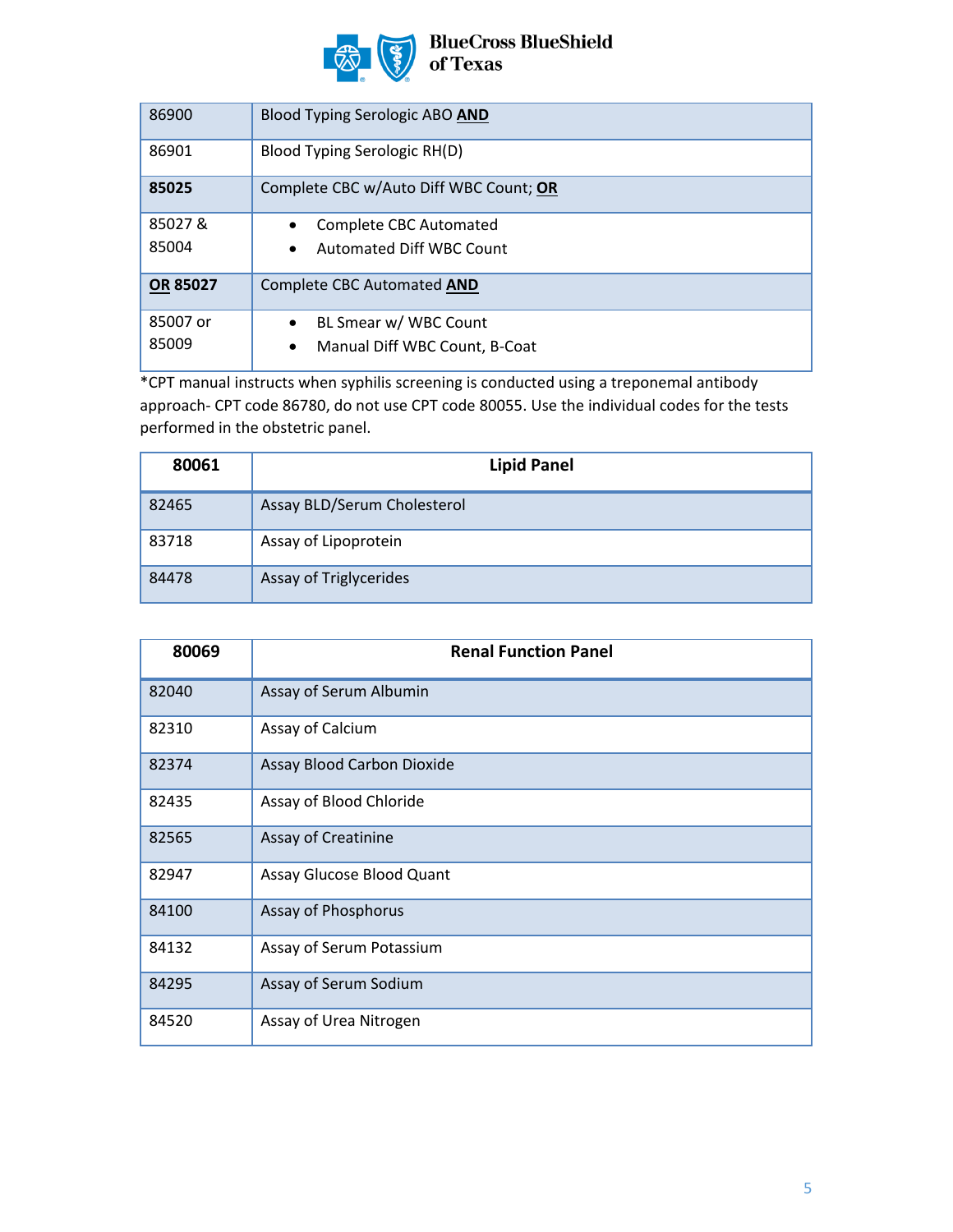

# **BlueCross BlueShield<br>of Texas**

| 80074 | <b>Acute Hepatitis Panel</b>    |
|-------|---------------------------------|
| 86709 | <b>Hepatitis A IGM Antibody</b> |
| 86705 | HEP B Core Antibody IGM         |
| 87340 | Hepatitis B Surface AG IA       |
| 86803 | <b>Hepatitis C AB Test</b>      |
| 80076 | <b>Hepatic Function Panel</b>   |
| 82040 | Assay of Serum Albumin          |
| 82247 | <b>Bilirubin Total</b>          |
| 82248 | <b>Bilirubin Direct</b>         |
| 84075 | Assay Alkaline Phosphatase      |
| 84155 | Assay of Protein Serum          |
| 84460 | Alanine Amino (ALT) (SGPT)      |
| 84450 | Transferase (AST) (SGOT)        |

| 80081    | <b>Obstetric Panel</b>                  |
|----------|-----------------------------------------|
| 87340    | Hepatitis B Surface AG IA               |
| 86762    | Rubella Antibody                        |
| 86592    | Syphilis Test Non-Trep Qual             |
| 86850    | <b>RBC Antibody Screen</b>              |
| 86900    | Blood Typing Serologic ABO AND          |
| 86901    | Blood Typing Serologic RH(D)            |
| 87389    | HIV-1 AG w/HIV-1 & HIV-2 AB             |
| 85025    | Complete CBC w/Auto Diff WBC; OR        |
| 85027&   | <b>Complete CBC Automated</b>           |
| 85004    | <b>Automated Diff WBC Count</b>         |
| OR 85027 | Complete CBC Automated AND              |
| 85007 or | BL Smear w/ Diff WBC Count<br>$\bullet$ |
| 85009    | Manual Diff WBC Count, B-Coat           |

\*CPT manual instructs when syphilis screening is conducted using a treponemal antibody approach - CPT code 86780, do not use CPT code 80081. Use the individual codes for the tests performed in the Obstetric panel.